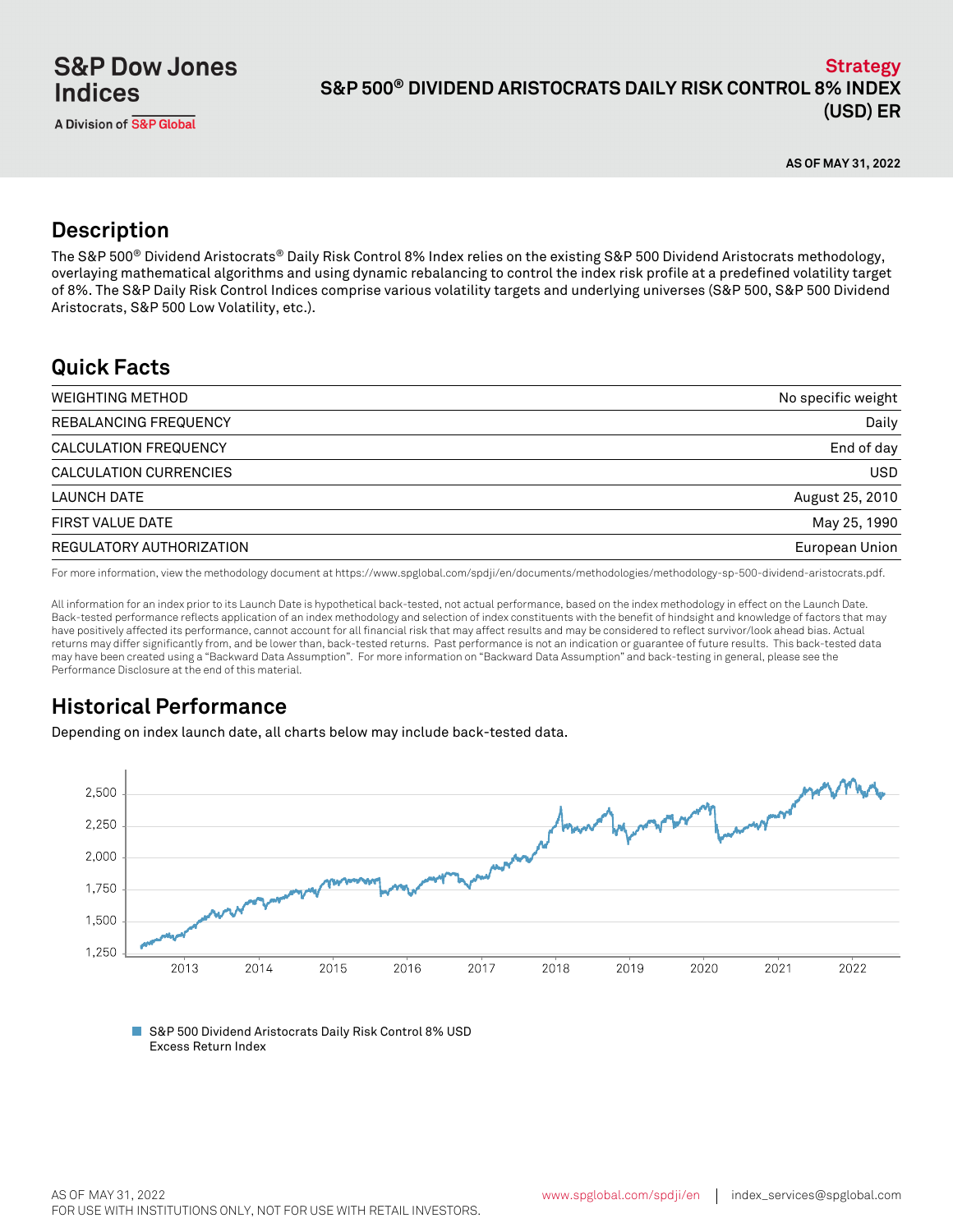### **S&P 500® DIVIDEND ARISTOCRATS DAILY RISK CONTROL 8% INDEX (USD) ER Strategy**

**AS OF MAY 31, 2022**

## **Performance**

| <b>INDEX LEVEL</b> | <b>RETURNS</b> |          |          | <b>ANNUALIZED RETURNS</b> |       |       |               |
|--------------------|----------------|----------|----------|---------------------------|-------|-------|---------------|
|                    | 1 MO           | 3 MOS    | YTD      | <b>YR</b>                 | 3 YRS | 5 YRS | <b>10 YRS</b> |
| Excess Return      |                |          |          |                           |       |       |               |
| 2.501.9            | $-0.11%$       | $-0.21%$ | $-4.38%$ | $-1.32%$                  | 4.28% | 4.88% | 6.64%         |

# **Calendar Year Performance**

| 2021          | 2020      | 2019       | 2018     | 2017   | 2016  | 2015     | 2014  | 2013   | 2012  |
|---------------|-----------|------------|----------|--------|-------|----------|-------|--------|-------|
| Excess Return |           |            |          |        |       |          |       |        |       |
| 11.93%        | $-2.87\%$ | .21%<br>11 | $-3.63%$ | 22.22% | 3.61% | $-2.53%$ | 7.67% | 20.89% | 8.02% |

### **Risk**

| <b>ANNUALIZED RISK</b> |       |               | ANNUALIZED RISK-ADJUSTED RETURNS |       |               |
|------------------------|-------|---------------|----------------------------------|-------|---------------|
| 3 YRS                  | 5 YRS | <b>10 YRS</b> | 3 YRS                            | 5 YRS | <b>10 YRS</b> |
| Excess Return          |       |               |                                  |       |               |
| 8.19%                  | 8.8%  | 7.77%         | 0.52                             | 0.55  | 0.85          |

Risk is defined as standard deviation calculated based on total returns using monthly values.

# **Tickers**

| - |  |
|---|--|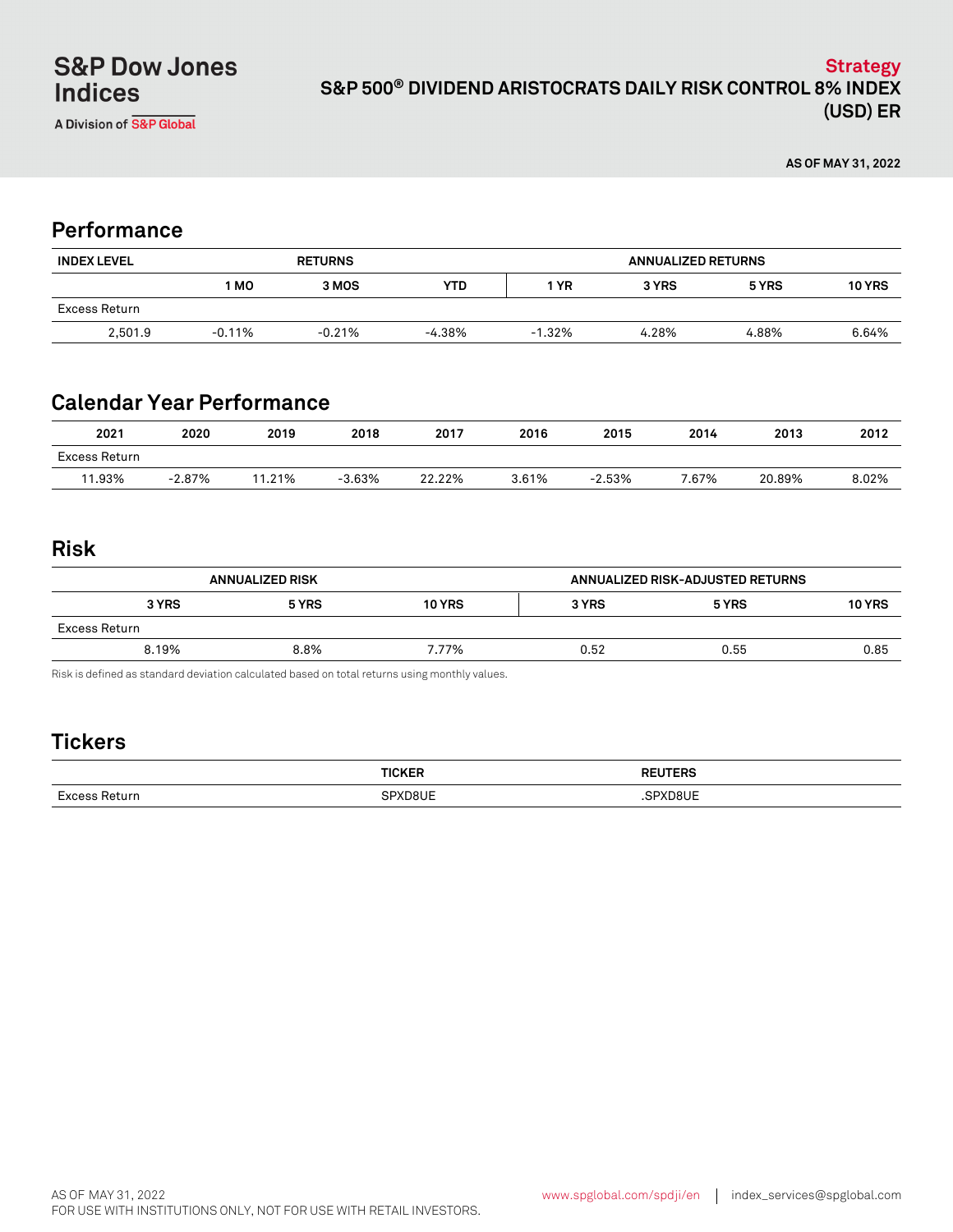# **S&P Dow Jones Indices**

A Division of S&P Global

#### **S&P 500® DIVIDEND ARISTOCRATS DAILY RISK CONTROL 8% INDEX (USD) ER Strategy**

**AS OF MAY 31, 2022**

#### **CONTACT US**

index\_services@spglobal.com **www.spglobal.com/spdji/en New York**

**S&P Dow Jones Custom Indices** customindices@spglobal.com **Mexico City**<br>52 (55) 1037 5290

1 212 438 7354 1 877 325 5415

**Mexico City Mumbai**

**London** 44 207 176 8888 61 2 9255 9802 86.10.6569.2770

971 (0)4 371 7131 **Dubai**

91-22-2272-5312

**Beijing**

852 2532 8000 **Hong Kong**

**Tokyo** 81 3 4550 8564

**Sydney**